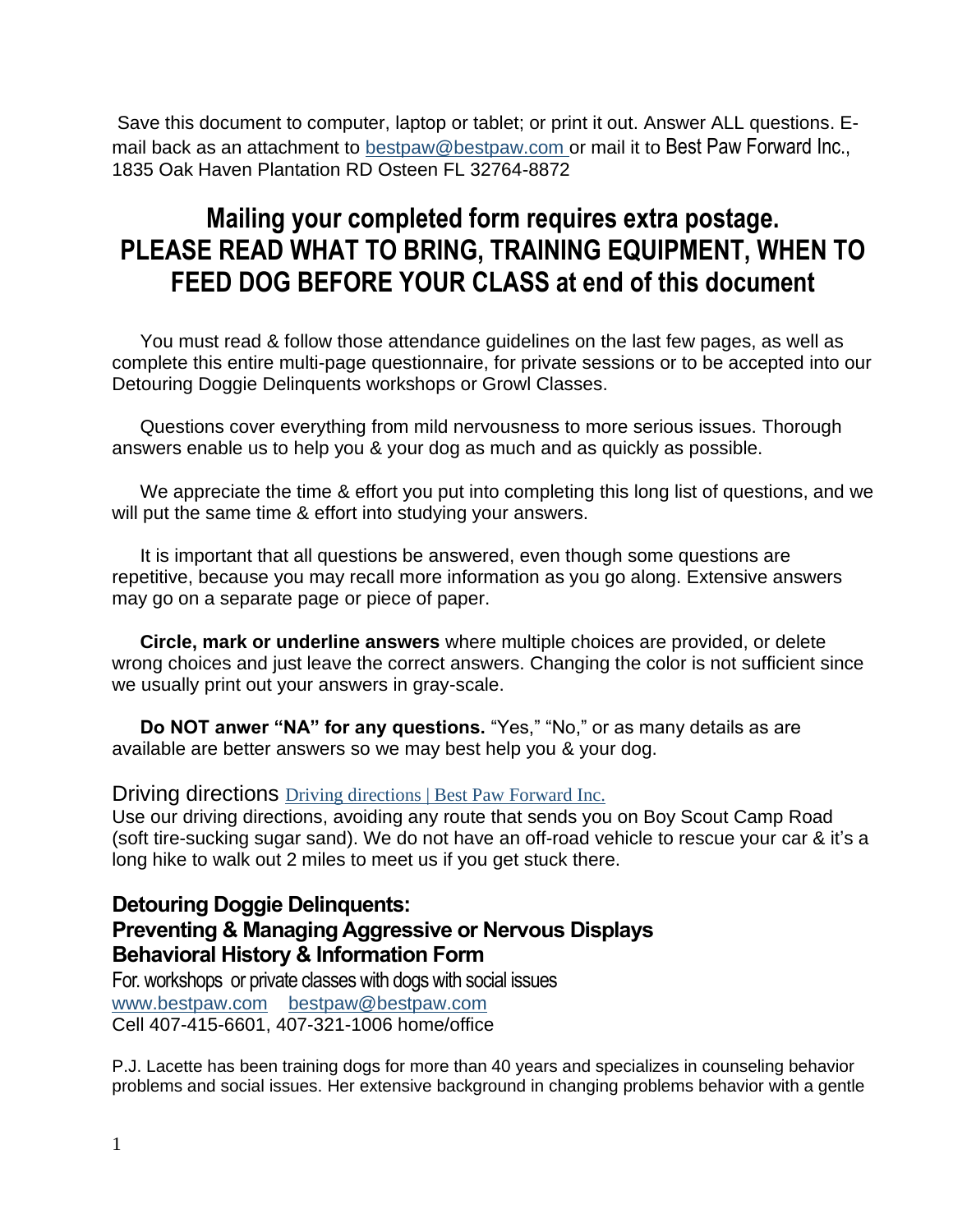approach has developed into special programs for dogs with social issues. Please check www.bestpaw.com or contact her directly about private work for problem pets. Member: Association of Professional Dog Trainers (charter member 15), Dog Obedience Clubs of Florida

#### **Private Class Time, Date\_\_\_\_\_\_\_\_\_ or Seminar/Workshop/Series Date\_\_\_\_\_\_\_\_\_\_\_\_\_\_**

**Private classes** - at least one adult handler per dog. Families welcome but we recommend active participants are all adults & mature teen-agers. Children younger than 16 may attend DDD private sessions only with advance permission from instructor. They are not permitted in workshops or growl classes.

2 adult handers included for each working dog spot in **seminars/workshops** (contact us about adding more adults living in same household). **Growl class series** may include several family/household members age 16 and older -- at least two adult handlers recommended if available.

Paying online for first two hours in advance required; no refund at that point because we start processing your detailed answers & planning your session for maximum benefit for you & your dog, and because we reserve extra time for DDD dogs for your comfort & safety. That \$260 advance payment also includes a latigo leather leash and custom head collar for easy control. Completion/submission of this form with payment, and with approval of the instructors, is a commitment to this time slot.

\$99 per hour for continuing private classes AFTER 2-hour session if you pay ahead Discounts for students who continue in our program. Occasional barter or work study options for these sessions if work or products provided in advance

**IFT** Unable to attend at the last minute? You get credit toward approved Best Paw Forward Inc. group, private session or seminar starting in the next 60 days after payment or after original seminar date.

#### **Owner's**/**Handler's Name or Names – print below (all participating handlers)**

**Address City/State/Zip Code E-mail address**

**Telephone numbers** (at least two required, preferred number first, indicate cell if class/emergency texts accepted)

**Dog's Name** (primary dog of concern)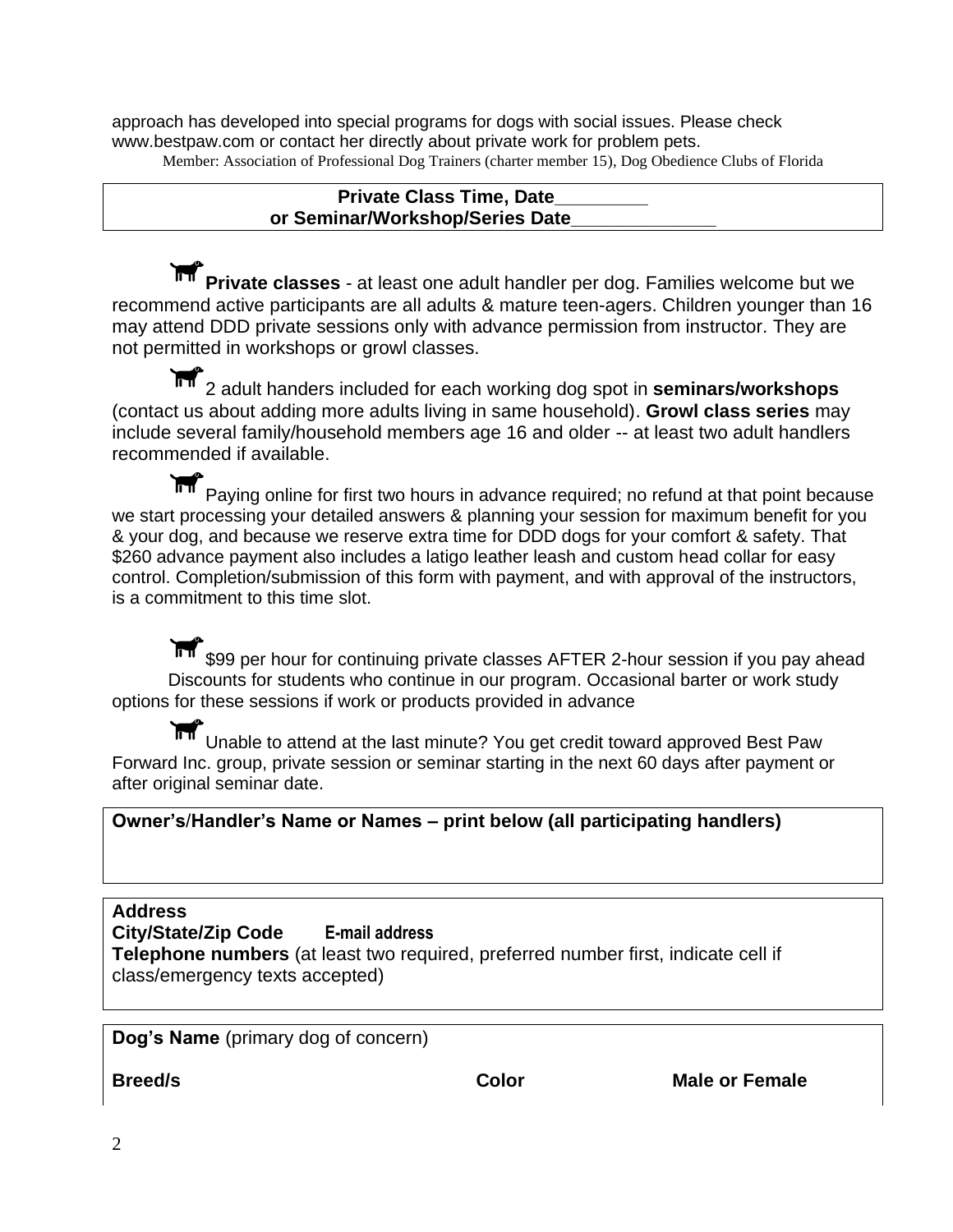| Veterinarian's Name and/or Clinic Name: |         |                                                                                                 |                                                                                                                 |
|-----------------------------------------|---------|-------------------------------------------------------------------------------------------------|-----------------------------------------------------------------------------------------------------------------|
|                                         |         | List any other dogs in the house (include name, breed, sex, weight & age)                       |                                                                                                                 |
|                                         |         |                                                                                                 |                                                                                                                 |
|                                         |         |                                                                                                 |                                                                                                                 |
|                                         |         | How did you learn about Best Paw Forward Inc.? Please include name if you recall and circle (or |                                                                                                                 |
|                                         |         |                                                                                                 | underline or highlight) one or more (class credit given for referrals that join Best Paw Forward Inc. classes). |
|                                         |         |                                                                                                 |                                                                                                                 |
|                                         |         | I am a former/current student From a former/current student                                     | <b>Breeder</b>                                                                                                  |
| <b>Veterinary hospital</b>              | On-Line | Other (please include details)                                                                  |                                                                                                                 |

group, shelter, friend, pet store, newspaper, other (specify)

If a rescue, why was tthe dog originally given up?

If the dog came from a breeder, did the dog's sire & dam (& other known ancestors) have dog show, obedience, rally, agility, Schutzhund, field, tracking, herding, therapy dog, or any other titles?

If the dog came from a breeder, did you meet & pet the sire & dam?

How long has this dog lived with you? How old was the dog when you first got it?

Reason for getting this dog:

Describe a typical day in your dog's life.

What type of leash do you use to walk your dog? Nylon, extending (Flexi-Leash), leather, cotton, chain, no leash

What type of collar or harness do you use to walk your dog? snap or buckle collar, harness, anti-pull harness, head collar (Gentle Leader, Halti), choke collar, limited choke collar (martingale).

#### **Behavior Issue #1: What is your chief issue for consultation?**

How frequent is this behavior? Daily **Weekly** Monthly Other (specify)

How often does the behavior occur when the dog is in the specific situation (i.e. does the jumping dog jump on all people, some people, or only at certain times)?

Always Sometimes Seldom Unpredictable

When did the behavior start?

Has the behavior intensified or increased in frequency since it started? If so, how & when?

Have you sought medical attention for this issue? When & what was the result?

Do littermates and/or housemates engage in this behavior?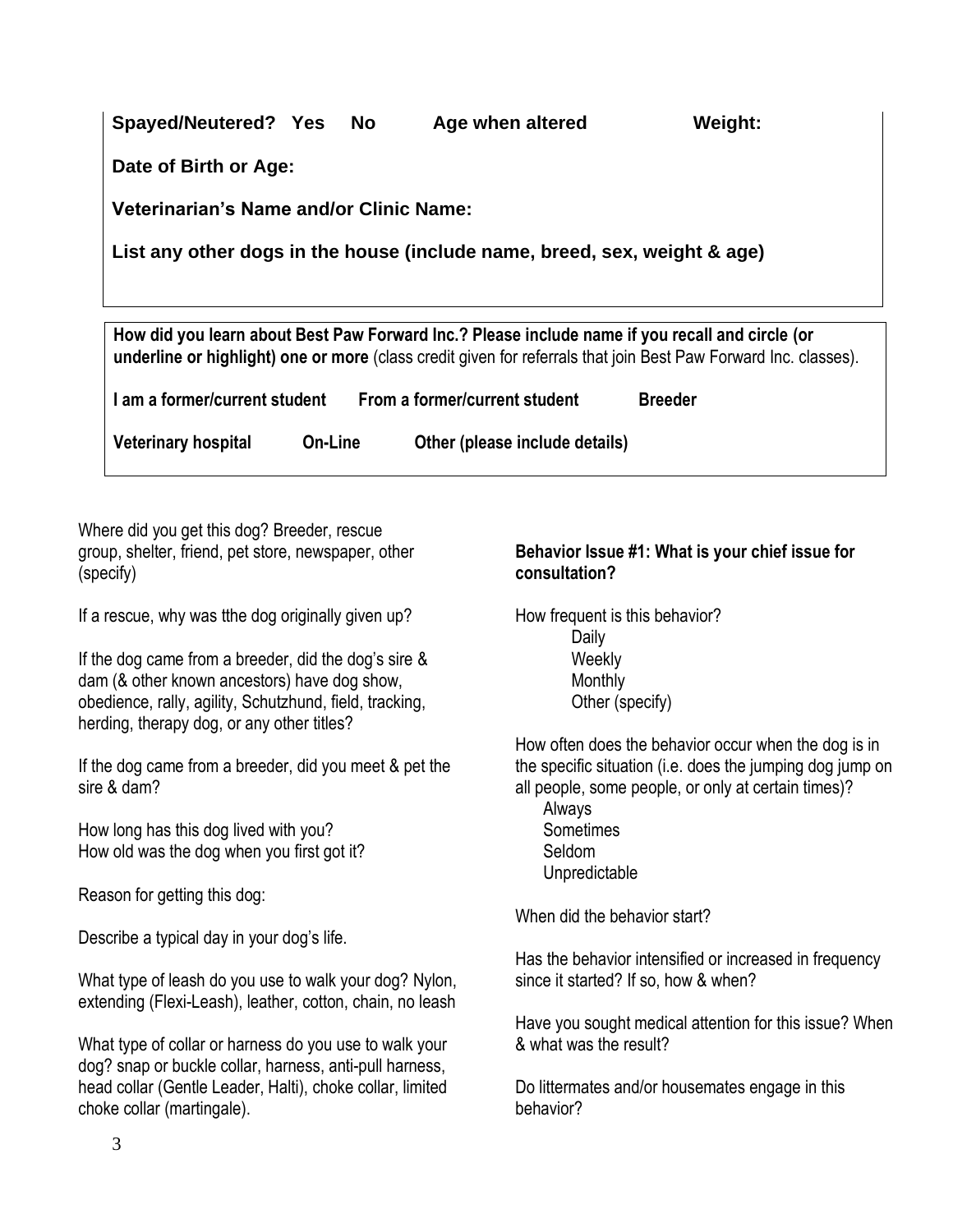What specifically has been done to correct or change the behavior?

#### **Behavior Issue #2: Name any other social issue that causes you concern.**

How frequent is this behavior? Daily **Weekly** Monthly Other (specify)

How often does the behavior occur when the dog is in the specific situation (i.e. does the jumping dog jump on all people, some people, or only at certain times) Always

Sometimes Seldom Unpredictable

Has the behavior intensified or increased in frequency since it started? If so, how & when?

Have you sought medical attention for this issue? When & what was the result?

Do littermates and/or housemates engage in this behavior?

What specifically has been done to correct or change the behavior?

### **G e n e r a l P e t I n f o r m a t i o n**

Where at your home does your dog stay when you are at work, shopping or out for an evening?

Where does the dog stay when you are at home?

Longest period of time your dog spends alone?

How many times a day does someone play games with the dog?

What games are played? How long is each play session?

How many times a day do you engage the dog in a training session? How long is each session?

How many walks does your pet get each day? How far do you walk with the dog? For eliminating: For exercise:

How many people play with or train the dog each day? Who?

What kind of places do you like to go to with your dog?

Where is your dog when you are at home watching television or on the computer?

Where is your dog when you are having dinner?

Where does your dog sleep at night?

Does he sleep through the night or is he restless?

Do you trust your dog loose indoors, unsupervised? If no, why not?

What methods were used to house-train your dog?

Does he ever have any house-training accidents? Does he "mark" in the house by urinating or defecating?

How does your dog tell you he needs to go outside or to an indoor potty area to urinate or defecate?

Does your dog growl, bark, whine, or snarl? If so, when?

Have you ever used a dog crate for your dog? When & why or why not?

If you use a crate, where is it kept?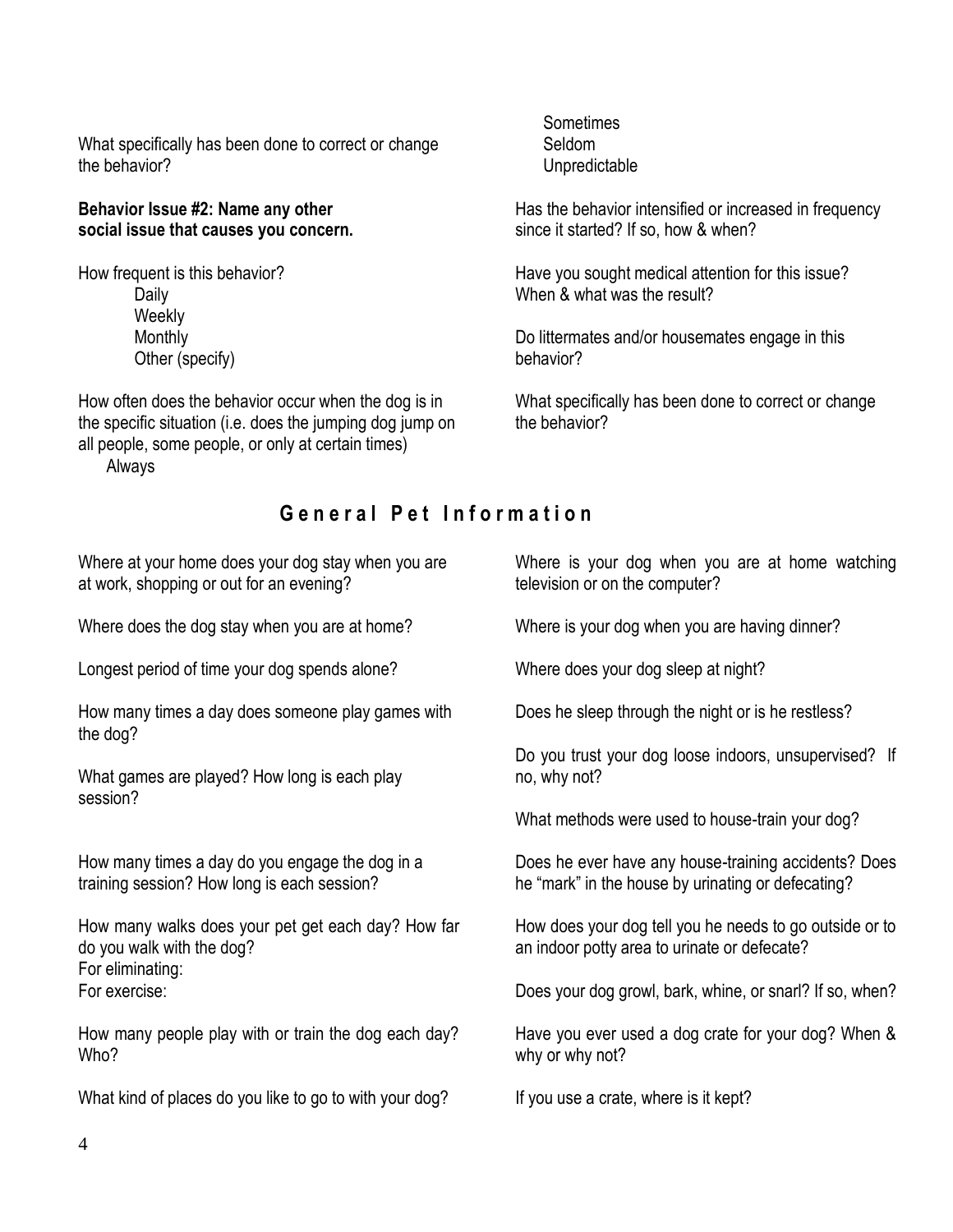Do you trust your dog outside unsupervised? If no, why not?

What type of indoor confinement do you have available if you are not using a crate?

If you have a fence, what type is it? wood, chain link, vinyl, wrought iron, electric collar, other (please specify)

Does your dog exhibit mounting behaviors (wrapping his front and sometimes rear legs around a dog, person, etc.)?

If so, does he mount other dogs, people, and/or inanimate objects? Please specify.

Has your dog received obedience or other training? Private or group class? Where?

If yes, for how long & what training methods, training collars were used?

What commands does your dog know?

Does this dog go to the dog park, dog events, dog shows or dog performance events such as agility or obedience trials, Schutzhund trials etc.?

## **H o u s e h o l d I n f o r m a t i o n**

What types of animals has your dog visited/played with?

| What other types of animals besides dogs have lived                    | List 5 things that your dog loves to eat.                           |  |  |
|------------------------------------------------------------------------|---------------------------------------------------------------------|--|--|
| with your dog? (Please include sex, species,<br>spayed/neutered, etc.) | 1.                                                                  |  |  |
|                                                                        | 2.                                                                  |  |  |
| How did they got along?                                                | 3.                                                                  |  |  |
| Does your dog act aggressive or timid with other dogs?                 | 4.<br>5.                                                            |  |  |
| Does your dog act aggressive or timid with other                       | List 5 activities that your dog loves.                              |  |  |
| animals?                                                               | 1.                                                                  |  |  |
|                                                                        | 2.<br>3.                                                            |  |  |
| Does your dog: ignore, play with, or exhibit bossy                     |                                                                     |  |  |
| behavior with other pets?                                              | 4.                                                                  |  |  |
| Does your dog spend time unsupervised with these<br>pets?              | 5.                                                                  |  |  |
|                                                                        | What daily exercise does your dog get?                              |  |  |
| When is your dog not good with other animals?                          |                                                                     |  |  |
| What are your dog's shining qualities?                                 | What is your occupation? How does it affect your dog's<br>schedule? |  |  |
| How would you describe your dog's personality?                         |                                                                     |  |  |
|                                                                        | Where does your dog stay when you go on vacation?                   |  |  |
| Does your dog travel well in the car?                                  | How often do you & how does your dog act when you:                  |  |  |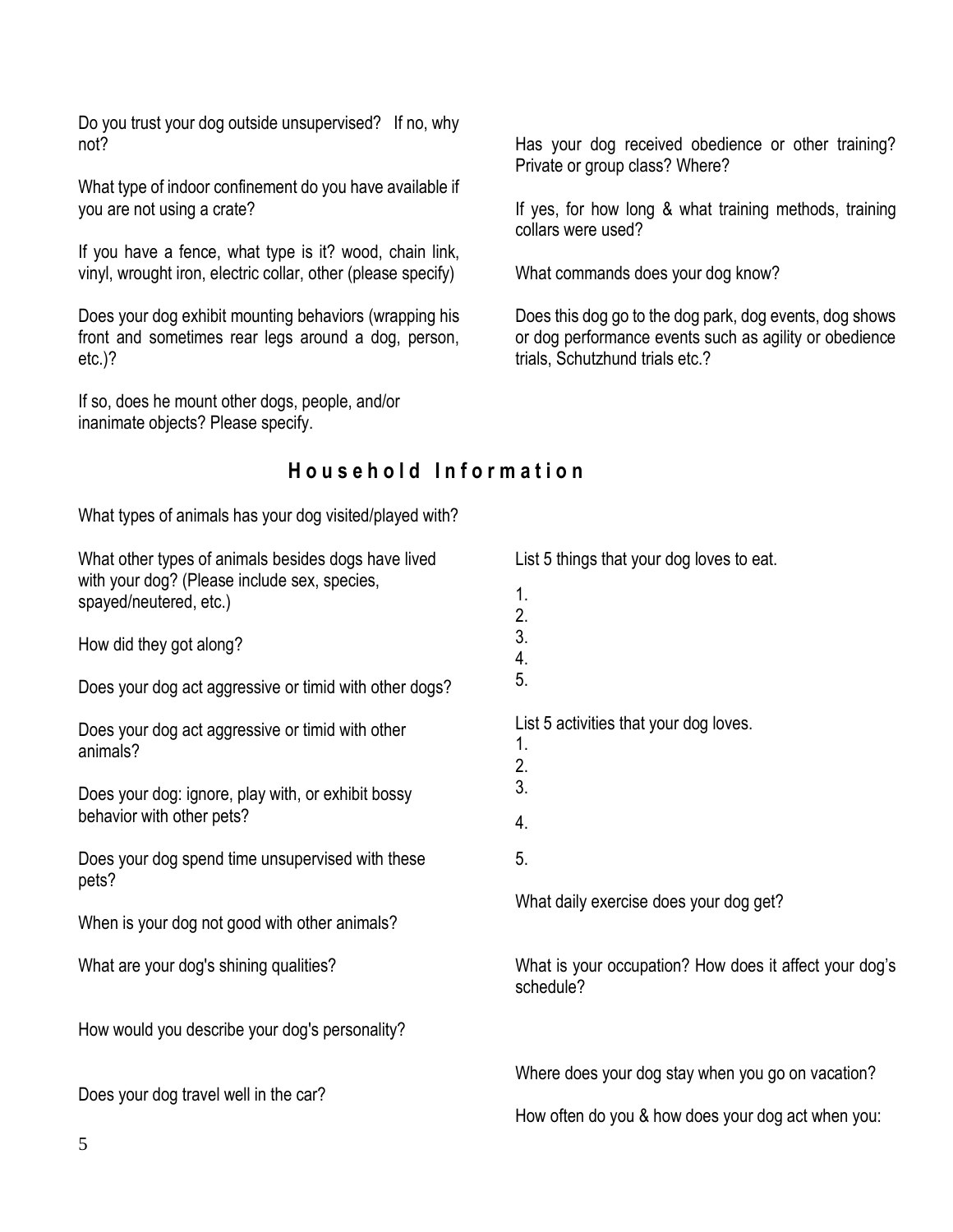Bathe your dog?

Trim nails?

Take him to a groomer?

# **F e e d i n g / C h e w T o y s**

What **type** (dry, canned, home-cooked or home-prepared, raw) and **brand** of dog food do you feed your dog?

How many measuring cups per meal and meals per day?

What time is your dog fed?

How long is the food bowl left out while it contains food?

Have you ever petted or approached your dog while your pet is eating? If yes, what is the response?

Can you safely remove the food bowl from the dog when he is eating? If not, what is your dog's reaction?

Can you safely put your hand in your dog's dish while he is eating? If not, what is your dog's reaction?

Can you take trash or food out of your dog's mouth if he has something you don't want him to have? If you cannot, what is his reaction?

Can anyone else safely do this? Who?

How do you retrieve objects/toys that your dog has in his mouth?

Are there any toys/objects your dog will not give up to you without showing signs of displeasure?

### **H e a l t h**

List any known medical conditions (including allergies, hip dysplasia, low thyroid or other breed-specific issues), injuries or current physical limits:

Does your dog have a current rabies vaccination?

Which other vaccinations has your dog had within the last year?

If vaccinations are not done on a standard schedule, have titer checks been done? (Titers are a way to monitor antibodies to see if optional vaccines are needed.)

Is your dog receiving any form of flea control? What kind? How often?

Is your dog on heartworm preventative? What kind?

Is your dog taking any medications or has he recently been on any? Which ones?

Does he seem uncomfortable if anyone touches his rear, ears or any other area of his body?

Have your dog's sleeping or eating habits changed?

# Dog/People Social Skills

What is your dog's reaction to visitors at the door?

 Does he react to doorbells (or doorbells on TV)? If so, how?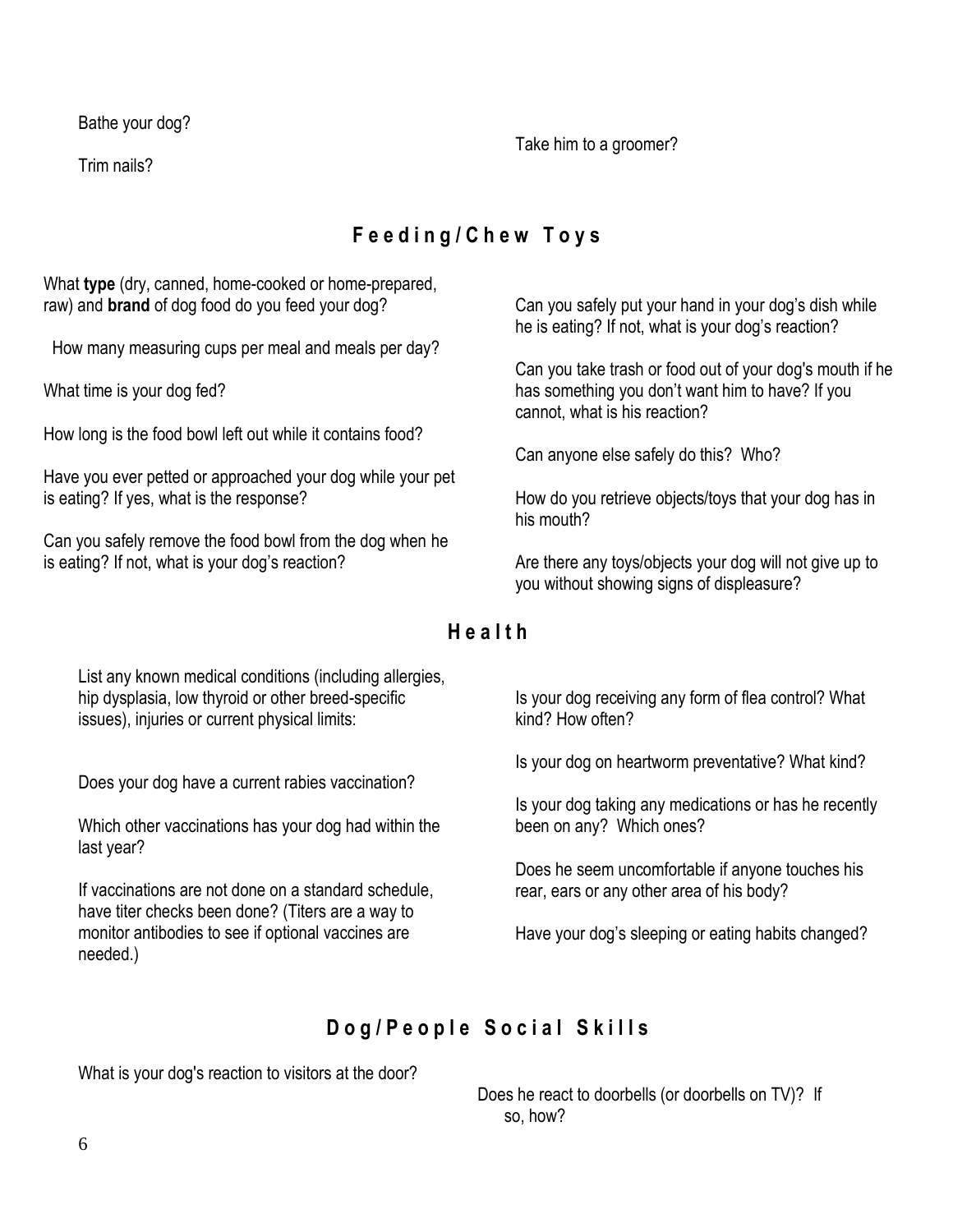How long does it take him to calm down when someone comes to the house?

Does your dog mouth anyone or anything?

Is he better or worse with particular people or children?

Has your dog done anything for which you have had to physically discipline him?

Does he chase: adults kids squirrels cats bicycles other?

Is your dog protective of his: food, home, yard, family, bed, car, toys? If yes, how does he exhibit this?

How does your dog react while on leash around?

People Dogs

Other animals (squirrels, cats, livestock)

How does your dog react while off leash around?

People Dogs

Other animals (squirrels, cats, livestock)

Are there any parts of your dog's body he does not like having touched? Are there any activities your dog will not allow

you to perform (nail cutting, grooming,

examinations) without showing signs of displeasure?

How does your dog show/tell you he doesn't like any of these activities (i.e. moves away, runs away, bares teeth, snarls, growls, snaps, bites)? Please be as specific as possible.

How does your dog greet visitors to your home?

How does your dog greet strangers away from home, on a walk or at the veterinary office?

Has the dog ever bitten you? Or other family/household members?

How many times has your dog nipped or snapped at neighbors, visitors or other people? Include details (circumstances, severity) of any nips or snaps.

How many times has your dog bitten hard enough to draw blood from people? Include details & circumstance of each bite that caused a mark but did not require medical attention.

Has he ever caused an injury to a person that required medical attention? Include details (circumstances, severity) of all bites.

Do you, the groomer, or the veterinary staff need to use a muzzle to groom or handle your dog?

# **C h i l d r e n**

Has your dog lived with children? What ages?

Has your dog visited with children? What ages?

Is there a time when your dog is not good with children?

Does your dog like small children? If yes, how many small children has he met? Under what circumstances?

Has he ever had a bad experience with a small child?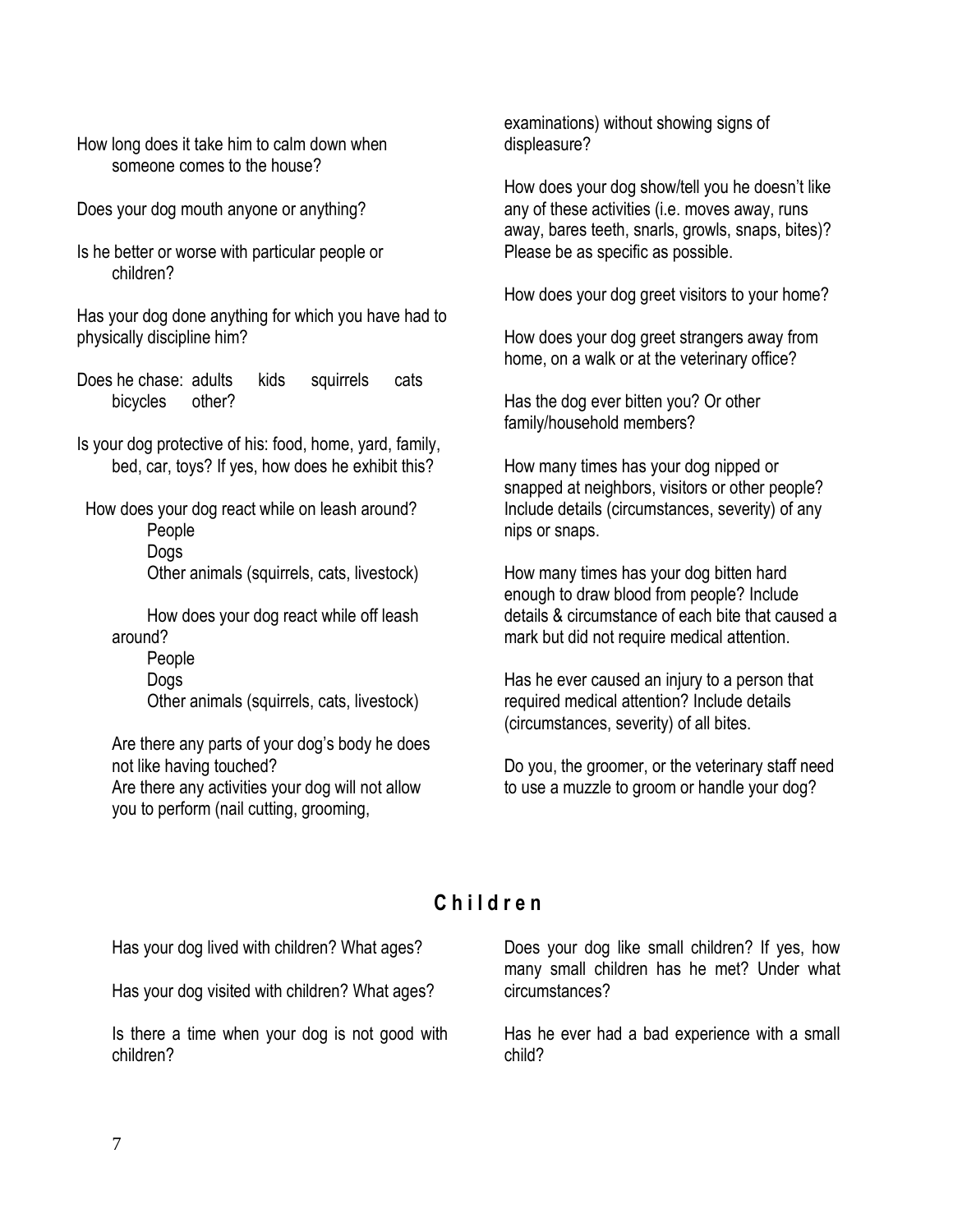With children he is: playful friendly tolerant afraid shy rough not around children? Any comments about your dog with children?

# Dog/Animal Social Skills

When passing or meeting other dogs, does your dog have any issues while leashed?

Has your dog ever had a significant fight with another dog? If yes, please briefly describe.

Has your dog bitten and drawn blood on another dog or animal? If yes, on a separate page, please briefly provide details of each incident and the animal on which it occurred.

How many times has your dog drawn blood from other animals?

Has he ever caused an injury to an animal that required medical attention? If yes, on a separate page, please briefly provide details of each incident and the animal on which it occurred.

Has your dog ever killed a cat or any other animal? If yes, please briefly describe the circumstances if you can.

Was he ever attacked by or injured by another dog? If yes, please briefly describe.

# **Please closely read & keep a copy of the following guidelines to prepare for your training program or private class.**

### **●Withhold food for 24 hours before 1 st & possibly more sessions**

●May have all the water he likes

●Bring at 3-4 types of human-grade whole-food items for treats: boneless chicken, hot dogs, ground beef, lunch meat, cheese. (Your dog will not beg because of the value of those goodies. If he has begged in the past, it was because it worked for him before starting training with us.  $\circled{e}$ )

Those soft items can easily be broken into small bits during your training session, and hold the dog's attention through yummy factor and variety.

●No commercial dog treats for a first session unless you get advance approval from your instructor – dog should be very excited about new yummies, food he does not usually get at home

●Bring (or email in advance to bestpaw@bestpaw.com) vaccine or titer records on concerning rabies, distemper, adenovirus, parainfluenza, parvovirus, rabies, Leptospira.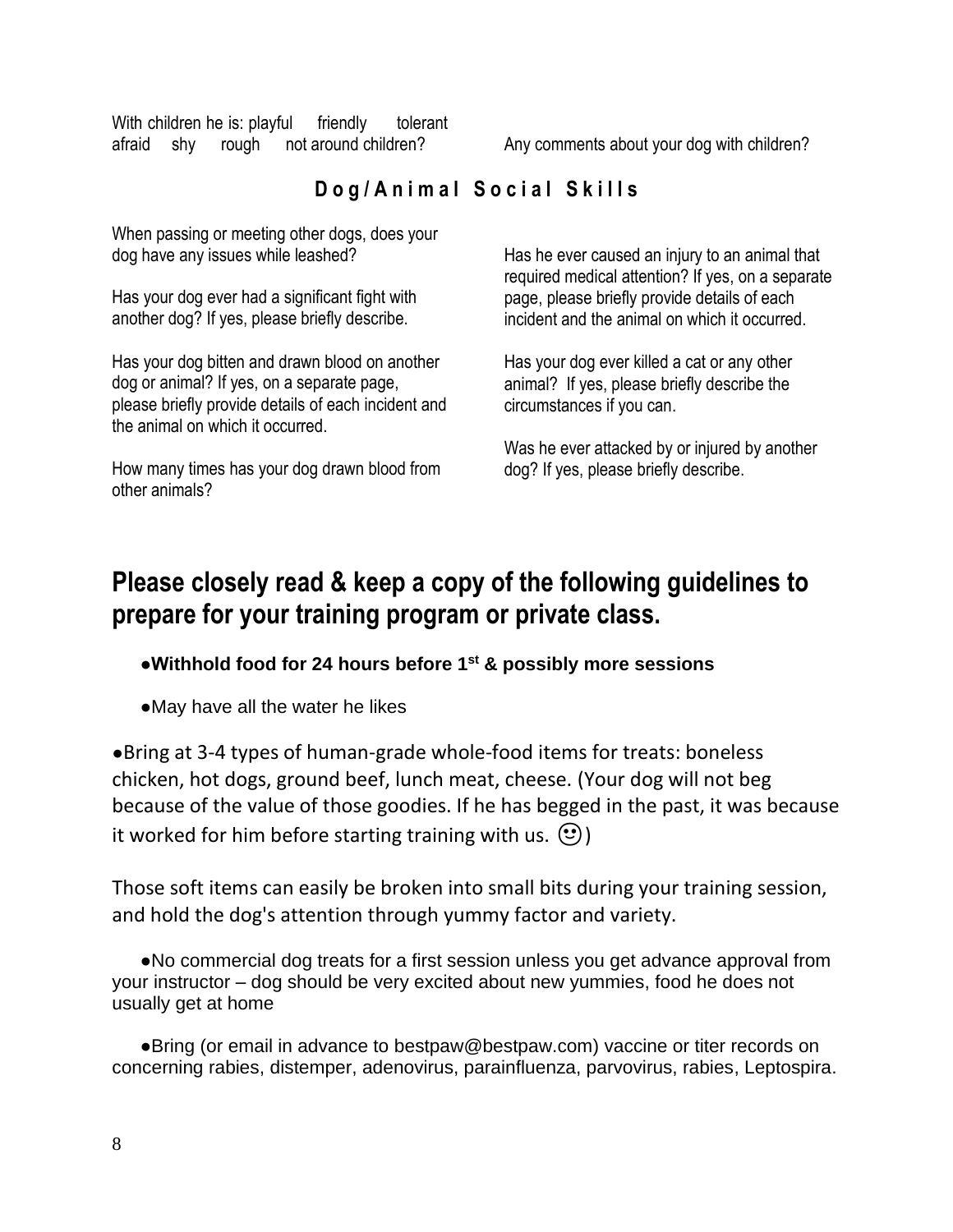Bordetella, canine influenza recommended. Contact us for any special health circumstances.

●Dog on restricted diet? Cook main protein source in his food for extra delicious treats which may be mixed with some of his dog food (chicken-based diet, for instance, bring boneless chicken breast)

●Medical condition that requires regular meals or on medication that requires administering with food? Cut amount of food down to miniscule portions (a tablespoon of food may be all that is needed when administering medicine doses) the day before his class. Free feeding your dog (leaving food down all the time) is not recommended for health and behavioral reasons, especially for dogs with social issues.

●Easy-to-use treat bag or carpenter apron extremely useful. Treats need to go directly into treat bag or apron, not separated into small plastic bags, so a washable bag works

#### **EQUIPMENT**

●Physical, gentle control required:

**Gentle Leader** (preferably with a buckle-type fastener if you can fine one) or **Snoot Loop**

**Leather leash** of appropriate weight (5/8" wide for most medium to large dogs) are recommended.

Leather leashes available for purchase here at Best Paw Forward Inc. You are not required to purchase your leash here but our prices are very competitive. (Wider leashes can be hard to handle. Nylon leashes not permitted).

#### ABSOLUTELY NO HARNESSES PERMITTED

Smaller dogs that require other equipment, such as breeds with short muzzles, or dogs with good people skills attending private classes, may sometimes attend on very **snug-fitting nylon limited slip collars or nylon slip collars, or even snug buckle or snap collars** if the owner can safely hold on no matter how hard the dog pulls on leash. Buckle collars are a much better choice to hold a DDD dog than a less-sturdy snap collar. Call or text 407-415-6601 to discuss any exceptions.

**In order to become acclimated the dog must, if possible, get used to wearing the Gentle Leader head collar for at least 1 week prior to a class, seminar or series.** Some advance work on getting the dog used to a head collar will make your training experience much more pleasant. We have a hand-out on our webpage, or we are glad to email you a copy to help you and your dog with the process.

We will show you how to fit the Gentle Leader properly. Make sure his current collar is very tight at the top of his neck just below his ears so that it cannot come off unexpectedly if he backs up.

Prong & electronic collars are prohibited, particularly for nervous, shy and aggressive dogs. If you do not have access to the recommended equipment or if you are unsure about how to use it effectively, we can help you find and use the best, kindest collars to help control your dog physically without a prong collar.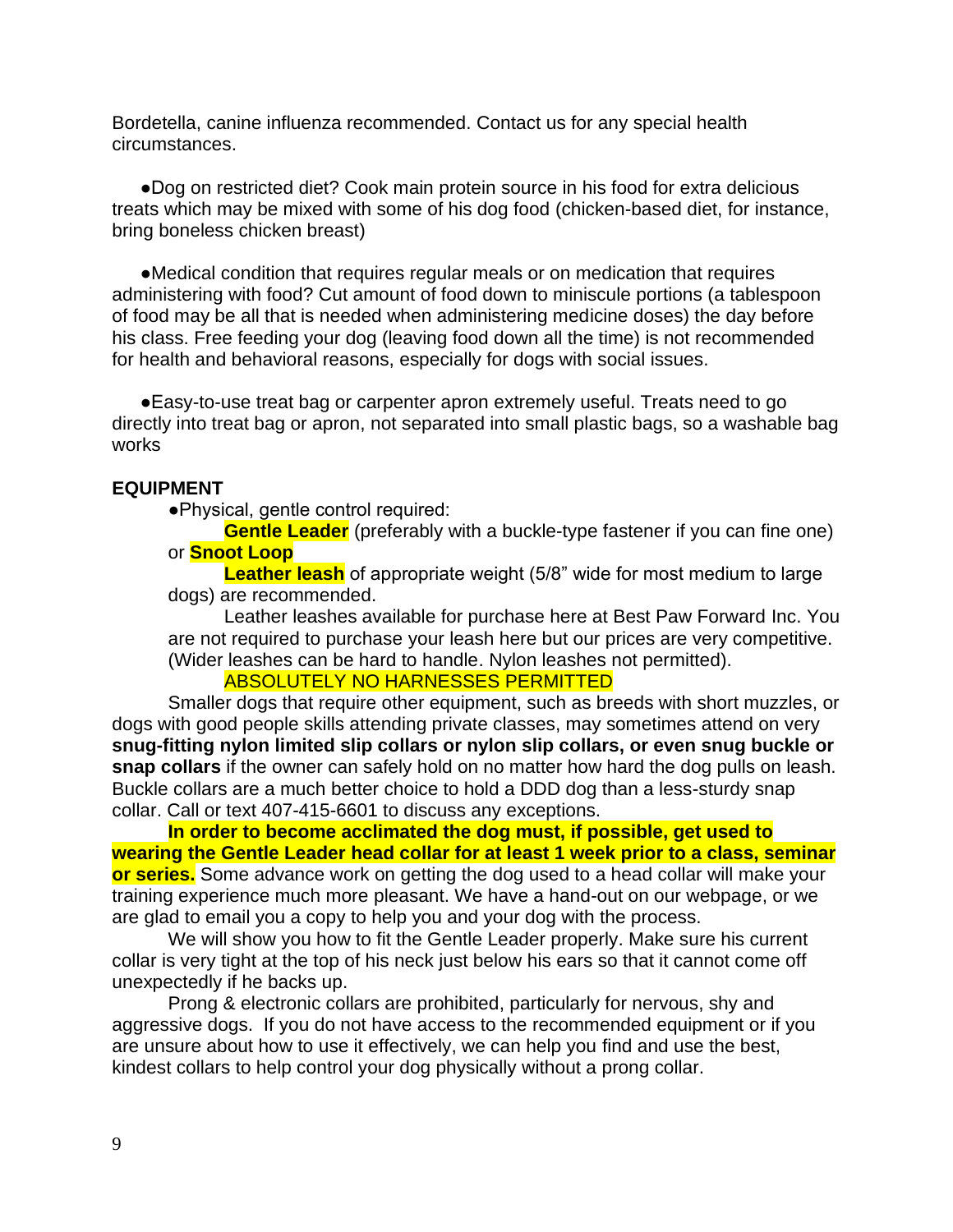#### **Release and Waive Liability, Indemnify and Assumption of Risk and Hold Harmless**

I hereby waive and release Best Paw Forward Inc., its employees, officers, members and agents from any and all liability of any nature, for injury or damage which I or my dog may suffer from the action of any dog including my own. I expressly assume the risk of such damage or injury while attending any training sessions, or any other function, or while on the Best Paw Forward Inc. training grounds or in the surrounding area.

I understand that I may be excused from the training event(s) by P.J. Lacette, Best Paw Forward Inc., and its agents for any reason, including, but not limited to: failure to follow the event or training grounds and facility rules, consistent unsafe handling, not following direction, the use of profanity, disorderly conduct, animal or people abuse or disrespect, extreme aggression or an uncontrollable dog. I understand that there is *no refund is available once a time slot has been committed, or when I or anyone with me receives the class or seminar materials.*

I understand that classes, seminars, training sessions and other events may be photographed and recorded for educational and promotional use, and grant my permission for any resulting photographs or video of my animal, myself and anyone attending with me or for me to be used for advertising or educational material, understanding that the resulting photographs or videos are the sole property of P.J. Lacette and Best Paw Forward Inc. I hereby apply for enrollment in this training event understanding that this is a condition of enrollment.

I understand that attendance in a dog training event(s) is not without risk and hazards to myself, members of my family, guests who may attend, my dog, other participants and other dogs. I understand that the risks, hazards and potential dangers include, without limitations, risk of physical injury, mental injury, emotional distress, trauma, death and contact with other participants and dogs. I acknowledge that I am voluntarily applying to participate in dog training events and I am not relying on P.J. Lacette or Best Paw Forward Inc. to prevent such occurrences.

I assume sole risk and sole financial responsibility of all occurrences and hereby waive any and all claims I, my guardians, representatives or assigns may have and release P.J. Lacette, Best Paw Forward Inc. and its agents from any and all liability of any nature for myself, my dog, and children in my charge.

I am solely responsible for injury and damage which I, my dog, my family and my guests may suffer or cause, including specifically, but not without limitation, any injury or damage resulting from the action of any dog, and I expressly assume ALL risk and financial responsibility of any such damage or injury caused directly or indirectly while attending any training event or function, or while on the training grounds or surrounding area.

In consideration of and inducement to the acceptance of my application for training in this event(s), I hereby agree to indemnify and hold harmless P.J. Lacette, Best Paw Forward Inc. and its agents from any claims, or claims by any member of my family and other person accompanying me to any training session or function of the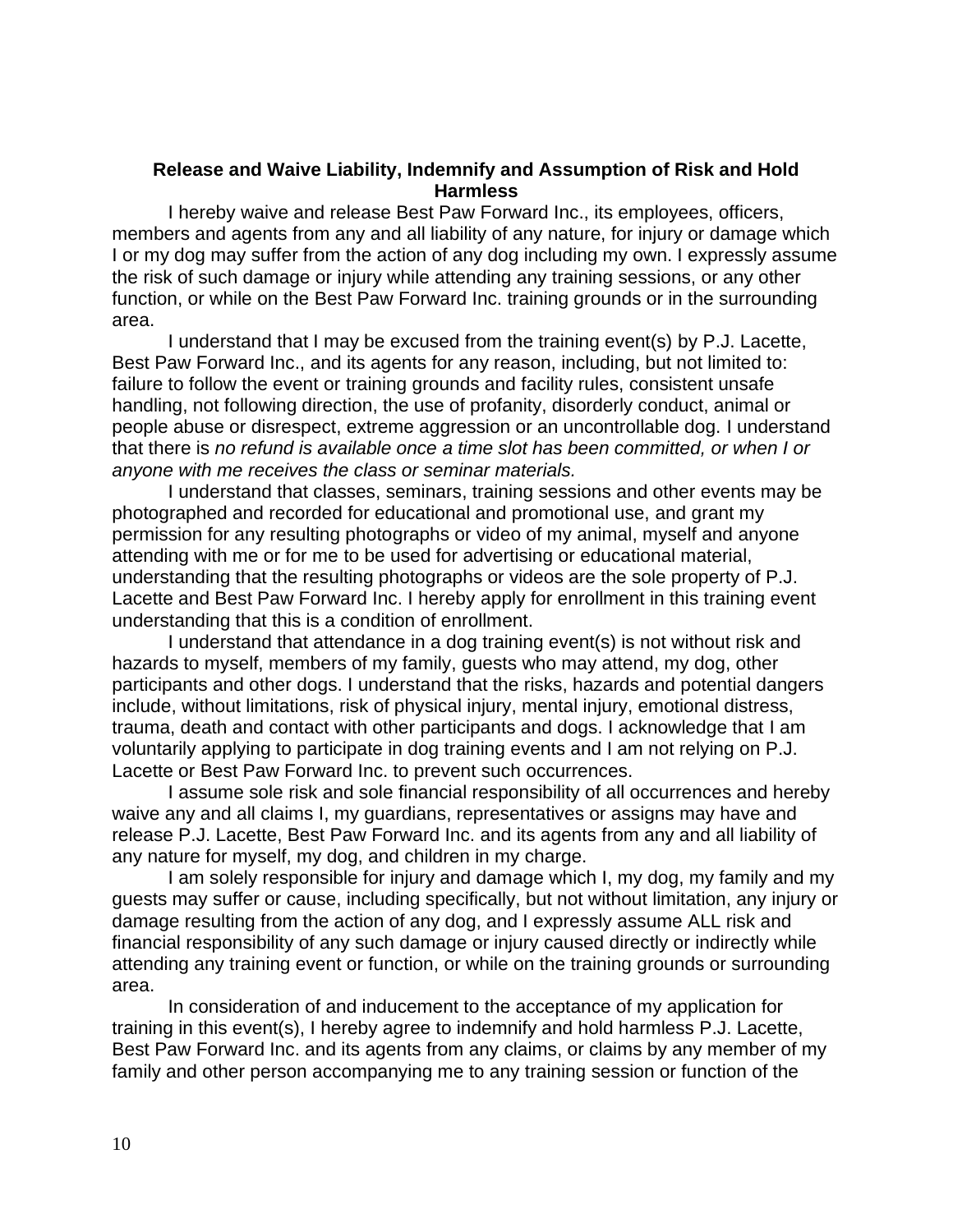training event(s) or while on the grounds or surrounding area thereto as a result of any action by any dog, including my own, or any person.

By signing below, I hereby state that I have fully read, understand and agree to the above terms and conditions of my own free will in consideration for ALL services provided by P.J. Lacette, Best Paw Forward Inc. and its agents. I understand that any legal expenses incurred in defense or enforcement of this contract are my sole responsibility. Any dispute of the stipulations of this contract will be settled by mediation in Volusia County, Florida.

My computer-generated and dated signature constitutes my legal signature. Parent/legal guardian must sign for instructor-approved minors – advance permission required for underage participants

**\_\_\_\_\_\_\_\_\_\_\_\_\_\_\_\_\_\_\_\_\_\_\_\_\_\_\_\_\_\_\_\_\_\_\_\_\_\_\_\_\_\_\_\_\_\_\_\_\_\_\_\_Printed Names**

**Signatures of all attending adults Date**

# **THIS SECTION FOR OFFICE USE ONLY**

| Amount ______ Cash                                   | Check $#$ | MasterCard/VISA/Discover |  |  |  |
|------------------------------------------------------|-----------|--------------------------|--|--|--|
| Date paid___________                                 |           |                          |  |  |  |
|                                                      |           |                          |  |  |  |
| Date approved for workshop attendance: _____________ |           |                          |  |  |  |

Receipt/directions sent